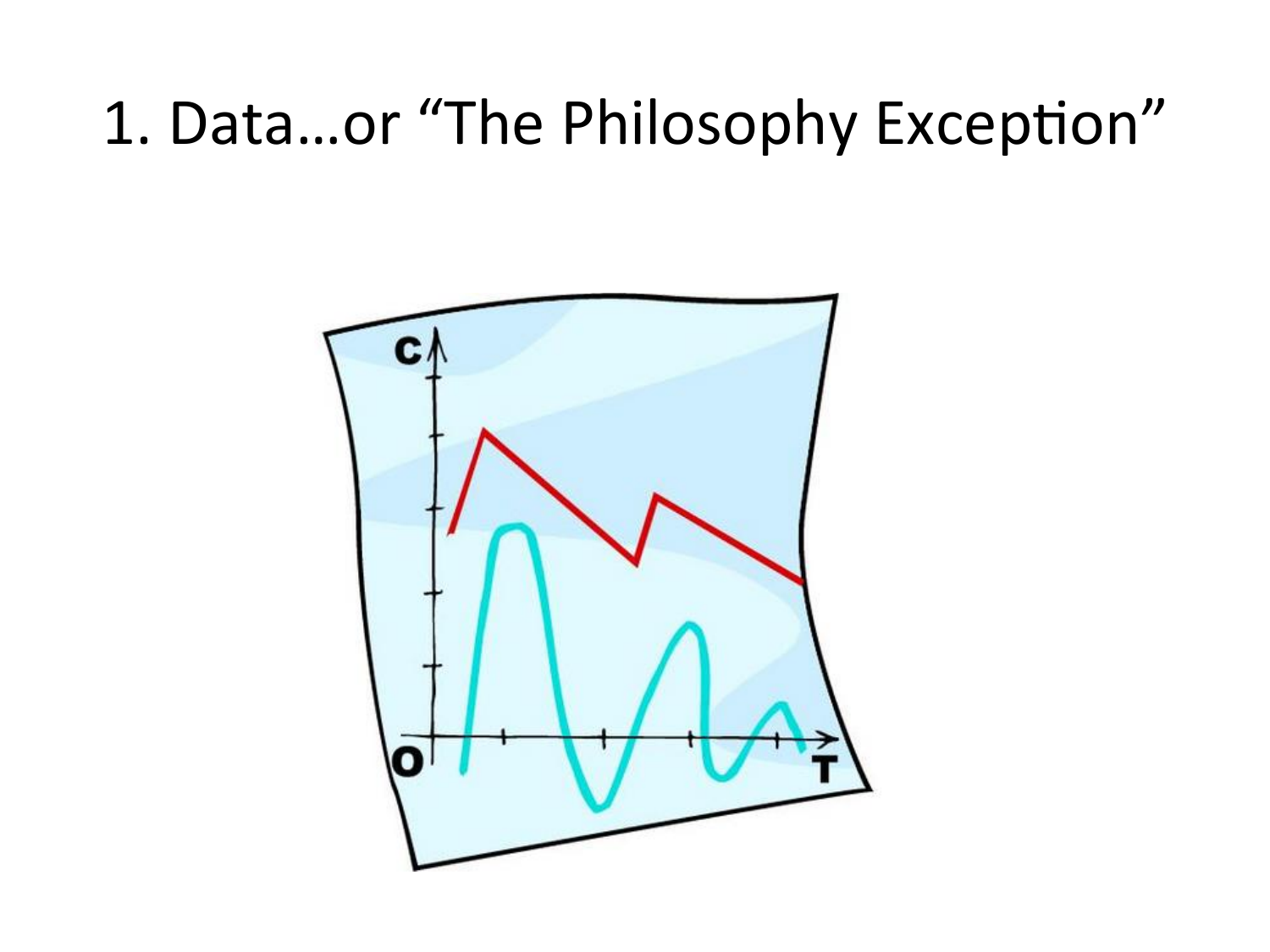## Data Collection

- It is impossible to address disparities in the representation of women and minorities in a field without having an understanding of *where* the disparities occur and *why*.
- To develop hypotheses, we need data. But data is not systematically collected in the US or UK or at least some parts of Europe.
- Failure to collect and analyze data undermines *progress towards justice.*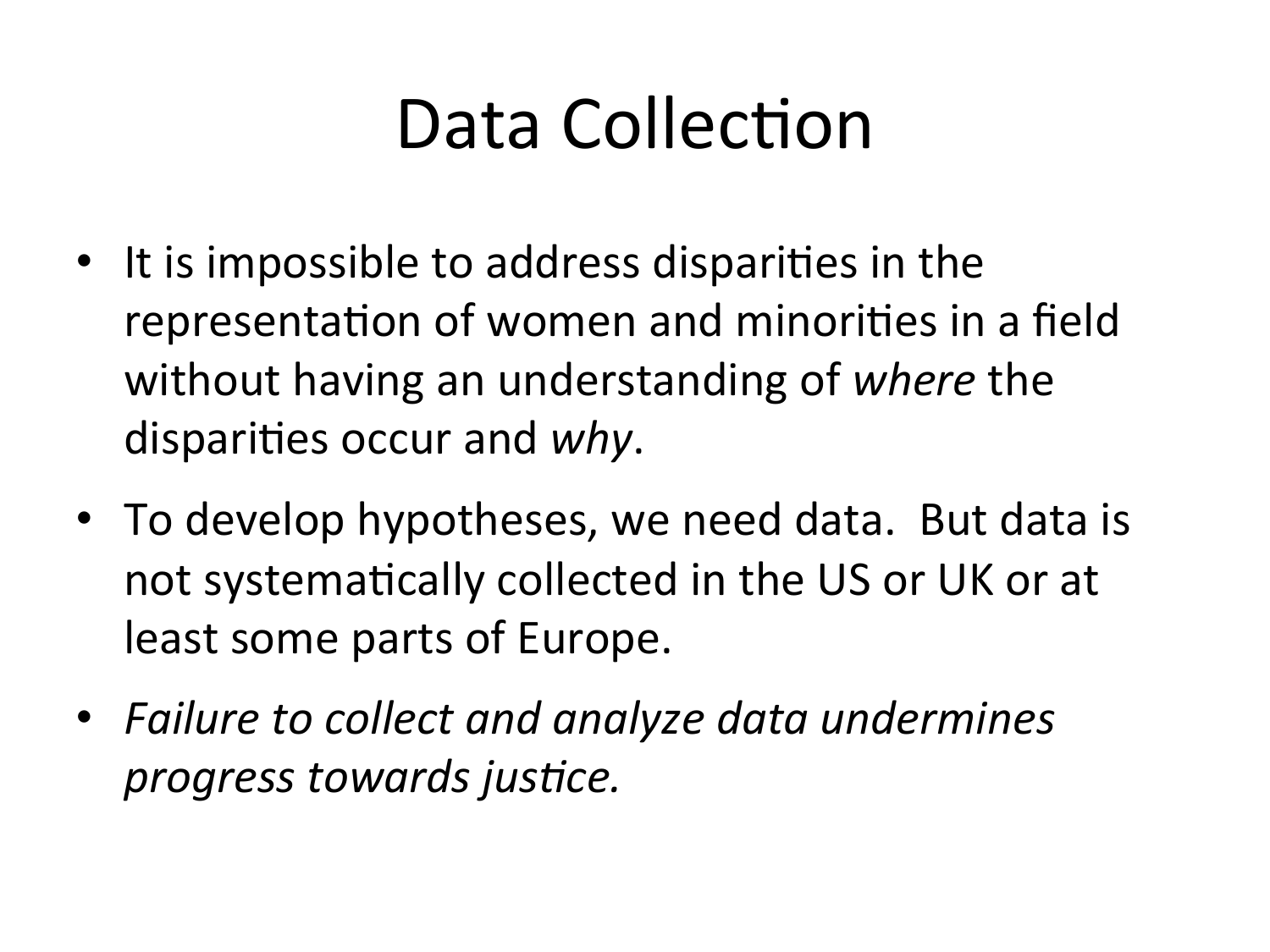### Survey of Earned Doctorates % Women

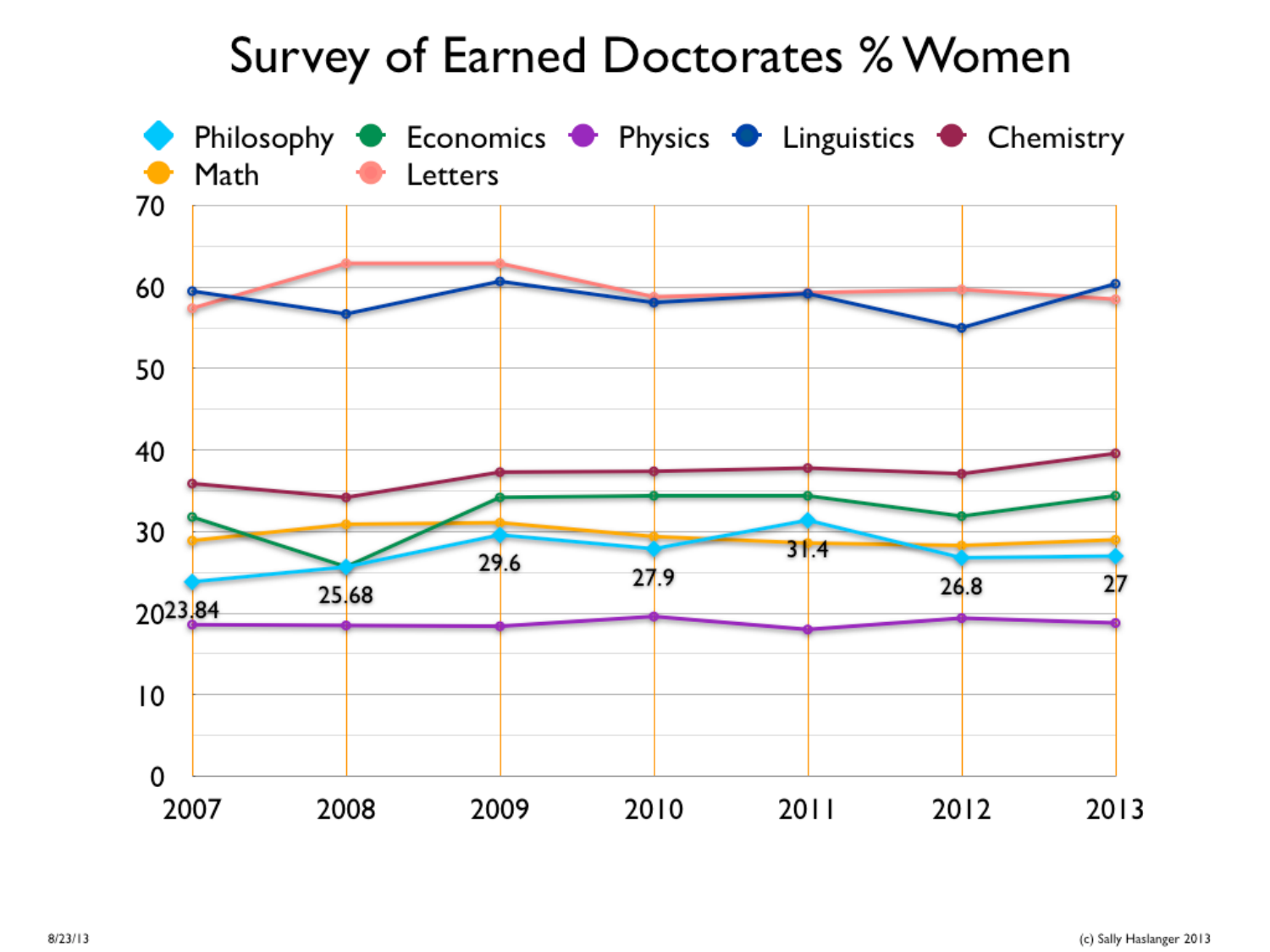### DIGEST of EDUCATION STATISTICS All Years of Tables and Figures **Most Recent Full Issue of the Digest** 2011 Tables and Figures

### **Table 270.** Full-time and part-time faculty and instructional staff in degree-granting institutions, by race/ethnicity, sex, and program area: Fall 1998 and fall 2003

|                                                     |                                                                                                                                         |                                                                                                                                            |       |  |      |  |        |  |             |  |          |  | Percentage distribution, fall 2003 |                        |           |  |                   |  |                                                     |                                   |                    |        |                                                                     |
|-----------------------------------------------------|-----------------------------------------------------------------------------------------------------------------------------------------|--------------------------------------------------------------------------------------------------------------------------------------------|-------|--|------|--|--------|--|-------------|--|----------|--|------------------------------------|------------------------|-----------|--|-------------------|--|-----------------------------------------------------|-----------------------------------|--------------------|--------|---------------------------------------------------------------------|
|                                                     | Number (in<br>thousands)                                                                                                                |                                                                                                                                            | White |  |      |  | Black  |  |             |  | Hispanic |  |                                    | Asian/Pacific Islander |           |  |                   |  |                                                     | American Indian/<br>Alaska Native |                    |        |                                                                     |
| Program area                                        |                                                                                                                                         | Fall 1998 Fall 2003                                                                                                                        | Total |  | Male |  | Female |  | <b>Male</b> |  | Female   |  | <b>Male</b>                        |                        | Female    |  | <b>Male</b>       |  | Female                                              |                                   | <b>Male</b>        |        | Female                                                              |
|                                                     |                                                                                                                                         |                                                                                                                                            |       |  |      |  |        |  |             |  |          |  |                                    |                        | 10        |  | 11                |  | 12                                                  |                                   | 13                 |        | 14                                                                  |
| <b>Full-time faculty and</b><br>instructional staff | 560 (4.8) 682 (#) 100.0 49.6 (0.39) 30.7 (0.36) 2.9 (0.15) 2.7 (0.13) 2.0 (0.09) 1.5 (0.08) 6.3 (0.15) 2.8 (0.15) 0.8 (0.08) 0.6 (0.07) |                                                                                                                                            |       |  |      |  |        |  |             |  |          |  |                                    |                        |           |  |                   |  |                                                     |                                   |                    |        |                                                                     |
| Agriculture and<br>home economics                   |                                                                                                                                         | 10(0.8) 17(0.8) 100.0 58.9 (3.03) 28.9 (2.72) $\pm$ ( $\pm$ ) 1.8 (0.73) 1.2 (0.46) 1.3 (0.52) 3.6 (1.13) 2.8 (0.86)                       |       |  |      |  |        |  |             |  |          |  |                                    |                        |           |  |                   |  |                                                     | ÷                                 |                    |        | $(1)$ 0.6 $(0.35)$                                                  |
| Natural sciences                                    |                                                                                                                                         | 111 (2.1) 151 (2.5) 100.0 57.3 (1.12) 20.3 (0.80) 2.5 (0.31) 1.5 (0.22) 2.0 (0.20) 0.9 (0.15) 11.2 (0.65) 3.3 (0.35) 0.6 (0.16) 0.3 (0.09) |       |  |      |  |        |  |             |  |          |  |                                    |                        |           |  |                   |  |                                                     |                                   |                    |        |                                                                     |
| <b>Biological sciences</b>                          | 40(1.3)                                                                                                                                 | 59(1.7) 100.0 55.4 (1.69) 21.6 (1.30) 2.2 (0.48) 1.2 (0.28) 1.9 (0.39) 1.2 (0.31) 11.1 (1.13) 4.8 (0.67) 0.3 (0.17) 0.3 (0.12)             |       |  |      |  |        |  |             |  |          |  |                                    |                        |           |  |                   |  |                                                     |                                   |                    |        |                                                                     |
| Physical sciences                                   | 27(0.8)                                                                                                                                 | 36(1.3) 100.0 68.9 (2.03) 12.8 (1.50) 2.6 (0.59) 0.7 (0.31) 1.4 (0.29)                                                                     |       |  |      |  |        |  |             |  |          |  |                                    |                        |           |  |                   |  | $0.6$ (0.19) 9.4 (1.05) 3.0 (0.64) 0.4 (0.33) $\pm$ |                                   |                    |        | $^{(+)}$                                                            |
| Mathematics                                         | 26(1.0)                                                                                                                                 | 32(1.3) 100.0 52.2 (2.15) 22.7 (1.84) 3.8 (0.67) 2.6 (0.67) 2.8 (0.67)                                                                     |       |  |      |  |        |  |             |  |          |  |                                    |                        |           |  |                   |  |                                                     |                                   |                    |        | $0.7$ $(0.28)$ 11.7 $(1.41)$ 1.8 $(0.67)$ 1.2 $(0.56)$ 0.3 $(0.18)$ |
| <b>Computer sciences</b>                            | 17 (0.9)                                                                                                                                | 24 (1.2) 100.0 51.0 (2.74) 25.1 (2.15) 1.5 (0.59) 2.0 (0.58) 2.3 (0.52)                                                                    |       |  |      |  |        |  |             |  |          |  |                                    |                        |           |  |                   |  |                                                     |                                   |                    |        | $0.9(0.31)$ 13.5 (1.69) 2.0 (0.66) 1.1 (0.48) 0.6 (0.36)            |
| Social sciences                                     | 58(1.3)                                                                                                                                 | 70(1.8) 100.0 52.2 (1.46) 29.0 (1.23) 3.7 (0.45) 4.1 (0.81) 2.6 (0.36) 1.7 (0.35) 3.4 (0.58) 1.9 (0.48) 0.9 (0.25) 0.6 (0.15)              |       |  |      |  |        |  |             |  |          |  |                                    |                        |           |  |                   |  |                                                     |                                   |                    |        |                                                                     |
| <b>Economics</b>                                    | 9(0.6)                                                                                                                                  | $12(0.7)$ 100.0 62.3 (3.46) 18.0 (3.09) 3.5 (0.92) $\pm$ (+) 3.1 (1.13)                                                                    |       |  |      |  |        |  |             |  |          |  |                                    | $+$                    | $(+)$     |  |                   |  | 8.9(2.18)3.2(2.24)                                  | $\ddot{\phantom{1}}$              | $^{(+)}$           |        | $^{(+)}$                                                            |
| Political science                                   | 8(0.5)                                                                                                                                  | 10(0.7) 100.0 67.1 (3.74) 16.8 (2.59) 2.8 (1.19) 3.2 (1.62) 5.1 (1.57)                                                                     |       |  |      |  |        |  |             |  |          |  |                                    | $+$                    | $(+)$     |  | $2.9(1.31)$ $\pm$ |  | $^{(+)}$                                            |                                   | $^{(+)}$           | ÷      | $(+)$                                                               |
| Psychology                                          | 20(0.7)                                                                                                                                 | 25(1.1) 100.0 46.3 (2.33) 37.8 (2.16) 3.4 (1.01) 5.0 (1.99) 1.6 (0.42)                                                                     |       |  |      |  |        |  |             |  |          |  |                                    |                        | 2.7(0.70) |  |                   |  | 1.1 $(0.49)$ 1.2 $(0.39)$ 0.6 $(0.34)$              |                                   |                    | $\ast$ | $(+)$                                                               |
| Sociology                                           | 9(0.4)                                                                                                                                  | $9(0.6)$ 100.0 49.9 (3.72) 30.1 (3.42) 3.9 (1.69) 8.0 (2.43) 3.0 (0.97) 1.4 (0.92)                                                         |       |  |      |  |        |  |             |  |          |  |                                    |                        |           |  |                   |  | $1.1(0.89) 1.3(0.75)$ $\uparrow$                    |                                   | $(+)$              |        | $(+)$                                                               |
| Other social sciences                               | 13(0.6)                                                                                                                                 | 14 (0.9) 100.0 45.2 (3.59) 30.5 (3.09) 4.8 (1.33) 3.9 (1.28) 1.9 (0.80)                                                                    |       |  |      |  |        |  |             |  |          |  |                                    |                        |           |  |                   |  |                                                     |                                   |                    |        | $2.4$ (0.71) 4.7 (1.50) 3.7 (1.22) 1.9 (0.75) 1.1 (0.54)            |
| <b>Humanities</b>                                   | 81(1.8)                                                                                                                                 | 90(2.4) 100.0 47.3 (1.40) 35.0 (1.33) 2.4 (0.43) 2.6 (0.39) 2.2 (0.24) 2.9 (0.31) 2.9 (0.48) 2.9 (0.54) 0.9 (0.23) 0.9 (0.25)              |       |  |      |  |        |  |             |  |          |  |                                    |                        |           |  |                   |  |                                                     |                                   |                    |        |                                                                     |
| English and literature                              | 40(1.2)                                                                                                                                 | 39(1.5) 100.0 38.8 (1.90) 46.0 (2.10) 2.1 (0.45) 4.5 (0.70) 1.3 (0.27) 1.9 (0.50) 0.8 (0.34) 2.7 (0.87) 0.5 (0.18) 1.4 (0.39)              |       |  |      |  |        |  |             |  |          |  |                                    |                        |           |  |                   |  |                                                     |                                   |                    |        |                                                                     |
| Foreign languages                                   | 15(0.8)                                                                                                                                 | 20(1.0) 100.0 36.2 (1.86) 36.7 (2.07) 2.7 (0.89) 0.9 (0.46) 5.1 (0.75) 8.3 (1.07) 4.0 (1.11) 4.5 (1.01) 0.7 (0.43) 0.8 (0.44)              |       |  |      |  |        |  |             |  |          |  |                                    |                        |           |  |                   |  |                                                     |                                   |                    |        |                                                                     |
| <b>History</b>                                      | 14(0.6)                                                                                                                                 | 18(1.0) 100.0 59.4 (2.90) 23.0 (2.12) 2.7 (0.80) 2.4 (0.94) 1.9 (0.71) 1.2 (0.52) 5.0 (1.49) 3.2 (0.91) 1.0 (0.45)                         |       |  |      |  |        |  |             |  |          |  |                                    |                        |           |  |                   |  |                                                     |                                   |                    |        | $(+)$                                                               |
| Philosophy                                          | 12(0.8)                                                                                                                                 | $13(1.0)$ 100.0 72.3 (3.55) 16.6 (2.33) 2.3 (1.11) $\uparrow$                                                                              |       |  |      |  |        |  |             |  |          |  | $(+)$ 1.0 $(0.35)$                 | $\ddot{\bullet}$       | $(+)$     |  | 4.0(1.49)         |  |                                                     |                                   | $(+)$ 2.0 $(1.20)$ |        | $(+)$                                                               |
|                                                     |                                                                                                                                         |                                                                                                                                            |       |  |      |  |        |  |             |  |          |  |                                    |                        |           |  |                   |  |                                                     |                                   |                    |        |                                                                     |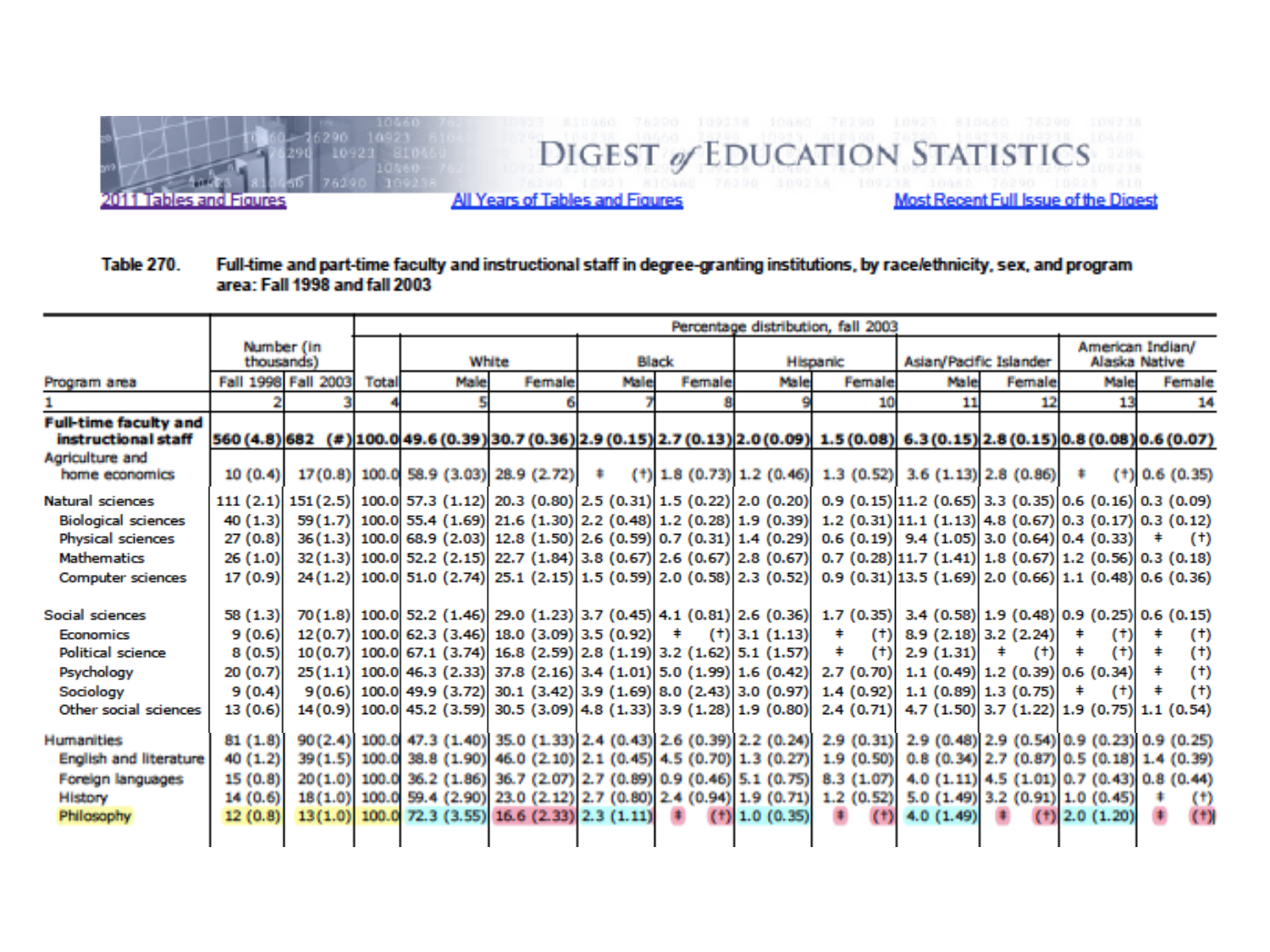## Racial Minorities in Philosophy

- Our best data (2013) suggests that currently in the United States there are 156 blacks in philosophy, 20% are Ph.D. students, 20% are in tenure-track positions, 50% are tenured.
- Among these there are 55 black women. 30% are Ph.D students; 35% hold tenured positions.
- Assuming that there are  $\sim$ 13,000 full-time philosophy instructors in the United States, the representation of scholars of color is plausibly worse than in *any other field in the academy*, including physics and engineering.
- In 2011, only 50 out of all 14,000 professors in Britain were black; none were black philosophers.

http://www.guardian.co.uk/education/2011/may/27/only-50-black-british-professors?intcmp=239, http://www.guardian.co.uk/education/mortarboard/2011/may/27/black-professor-shortage-failure-to-nurture-talent.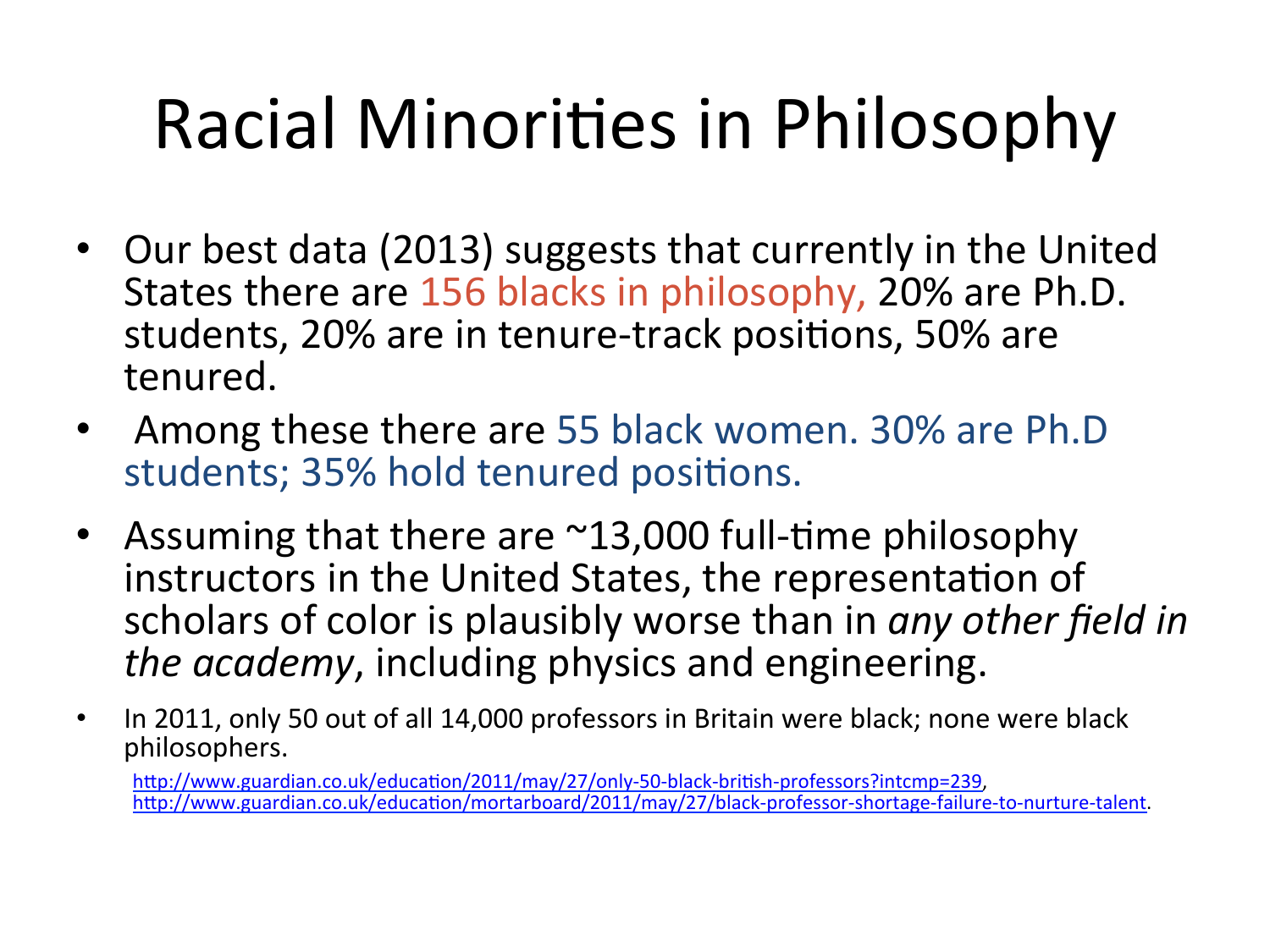## Pipeline leaks?

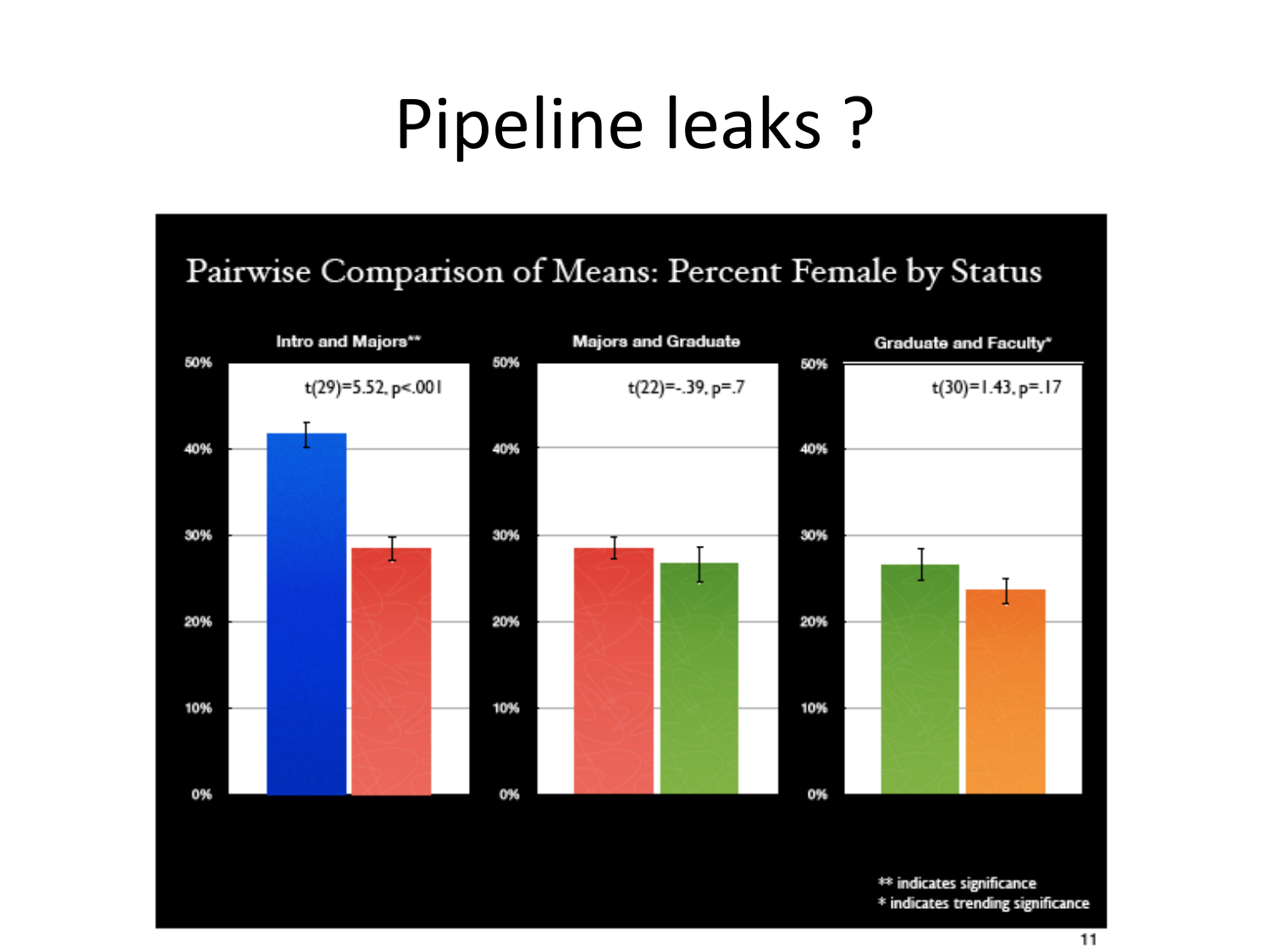# Georgia State Study (2012)

- Women in introductory philosophy courses (n=700) generally
	- $-$  found the course less enjoyable, and the material less interesting and relevant to their lives, than their male counterparts;
	- $-$  felt they had less in common with philosophy majors or instructors and felt less able and likely to succeed in philosophy;
	- $-$  reported being less likely to enroll in more advanced philosophy courses or major in the discipline, and
	- $-$  were likelier to *disagree* that the syllabus included a fair proportion of women authors.
- However: Women were no more likely to report that class conversations were aggressive, or to anticipate lower grades.

Study by Eddy Nahmias, presented at SPP 2013 and blogged by Tania Lombrozo  $6/17/2013$ ; reported in Inside Higher Ed  $6/28/2013$